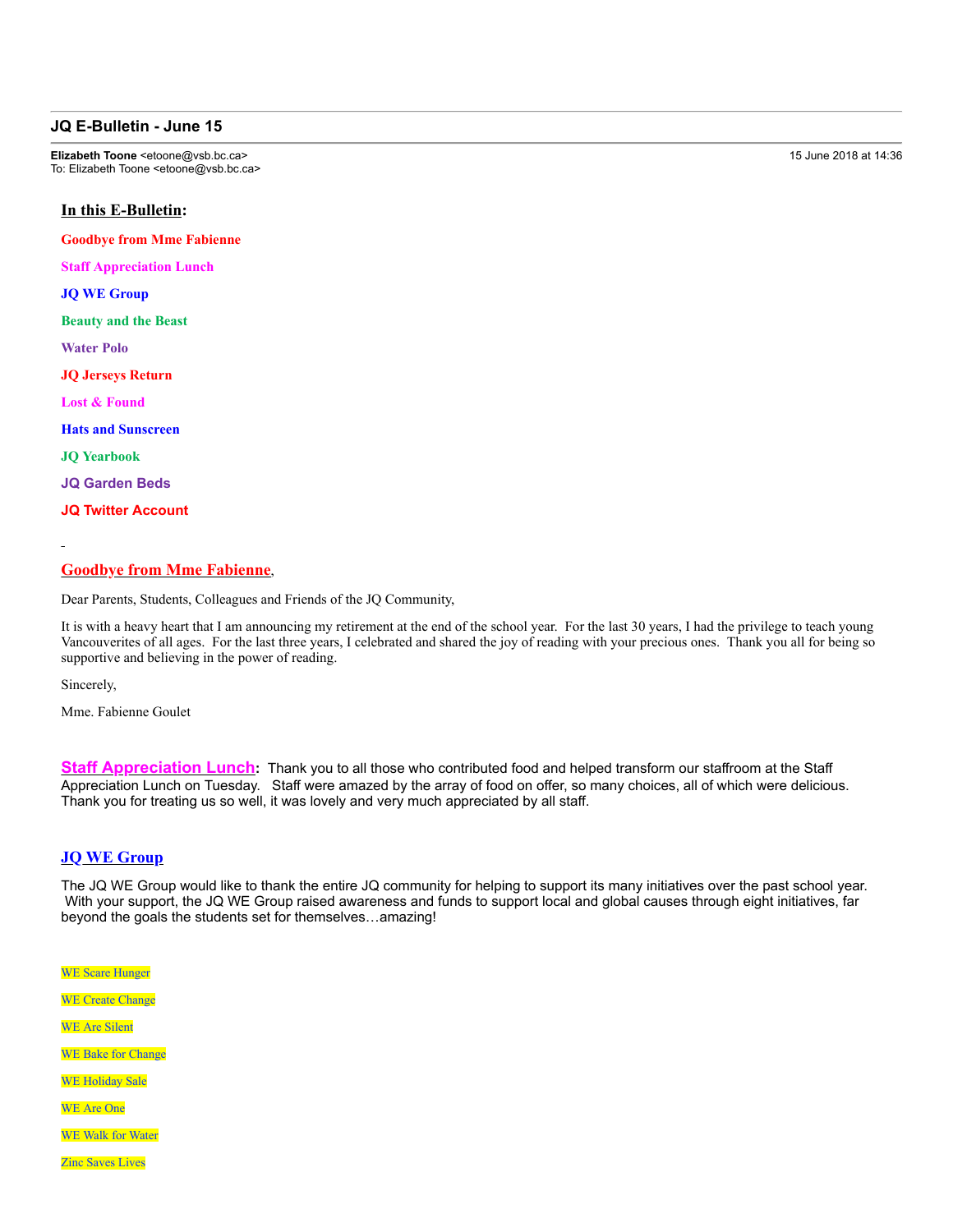And...next week we will run the WE Concession Stand at the Beauty and the Beast performances.

We would also like to share the exciting news that the JQ WE Group received one of 20 national awards of \$2,500 from Robin Hood in recognition of the Group's efforts in the WE Bake for Change campaign. This contribution will also be donated to support the water initiatives in Tanzania, which has been the area of focus this year for the JQ WE Group.

#### **To date the JQ WE Group has raised \$6,832.70**

We wish our grade 7 WE Group members the best of luck as they graduate to new schools and our grade 6 members will take what they have learned this year to lead the Group next year.

**The Group will need one or more parent volunteers to help support and guide the students in their efforts next year. The parent(s) volunteer(s) would ideally be parents of participating students, but parents from any year are welcome to help lead this inspiring group of students**.

(Please note that the WE Group is open to all students in grades 6 and 7.)

If you have any questions, please feel free to reach out to me by email at dharinit@shaw.ca

Thank you again to everyone for their support.

## **Dharini**

## **Beauty and the Beast Performances and Ticket Sales**

Don't miss this year's musical production! The entire cast has worked very hard all year long under the direction of Colleen Cotton and the props and costumes look incredible.

Two performances will be held next week on: **Thursday, June 21** (Hollywood version) and **Friday, June 22** (Broadway version) at **7 pm in the Lord Byng Auditorium**. Tickets will be on sale after school on Monday, Tuesday and Wednesday and on the door on the evening of the performance. \$10 for adults and \$5 for age 13 and under. Tickets are also on sale via Eventbrite. (Additional fee charged if you book on-line  $+$ \$0.57 for \$5 Child = \$5.57 Tickets,  $+$ \$1.32 for \$10 Adult ticket = \$11.32 ) https://www.eventbrite.ca/e/beauty-the-beast-tickets-46177039769

**Water Polo**: Please see the attached notice from this week's Water Polo instructors.

**JQ Jerseys Return**: For those students who participated in Track & Field and borrowed a JQ jersey, could you please return the jersey to Liz in the office by **June 19th**? Please make sure to include your child's name on the bag so that any cheques can be voided or cash deposits returned. Thank you.

**Lost & Found**: Before the end of the school year, please take a look in the Lost & Found on the main corridor by the north entrance to the gym. It's overflowing with jackets, hoodies and many other items.

**Hats & Sunscreen**: As the weather is predicted to be hot and sunny next week, please remember to send your child with a hat to wear at recess and lunch breaks and send or apply sunscreen before coming to school.

**JQ Yearbook**: Yearbooks have arrived and will be handed out next week. If you are leaving at the beginning of next week and need to collect your yearbook, please see Liz in the office. For those of you who forgot to purchase one and would like to do so, we will have a few for sale at \$15.00 each after school on Tuesday and Wednesday.